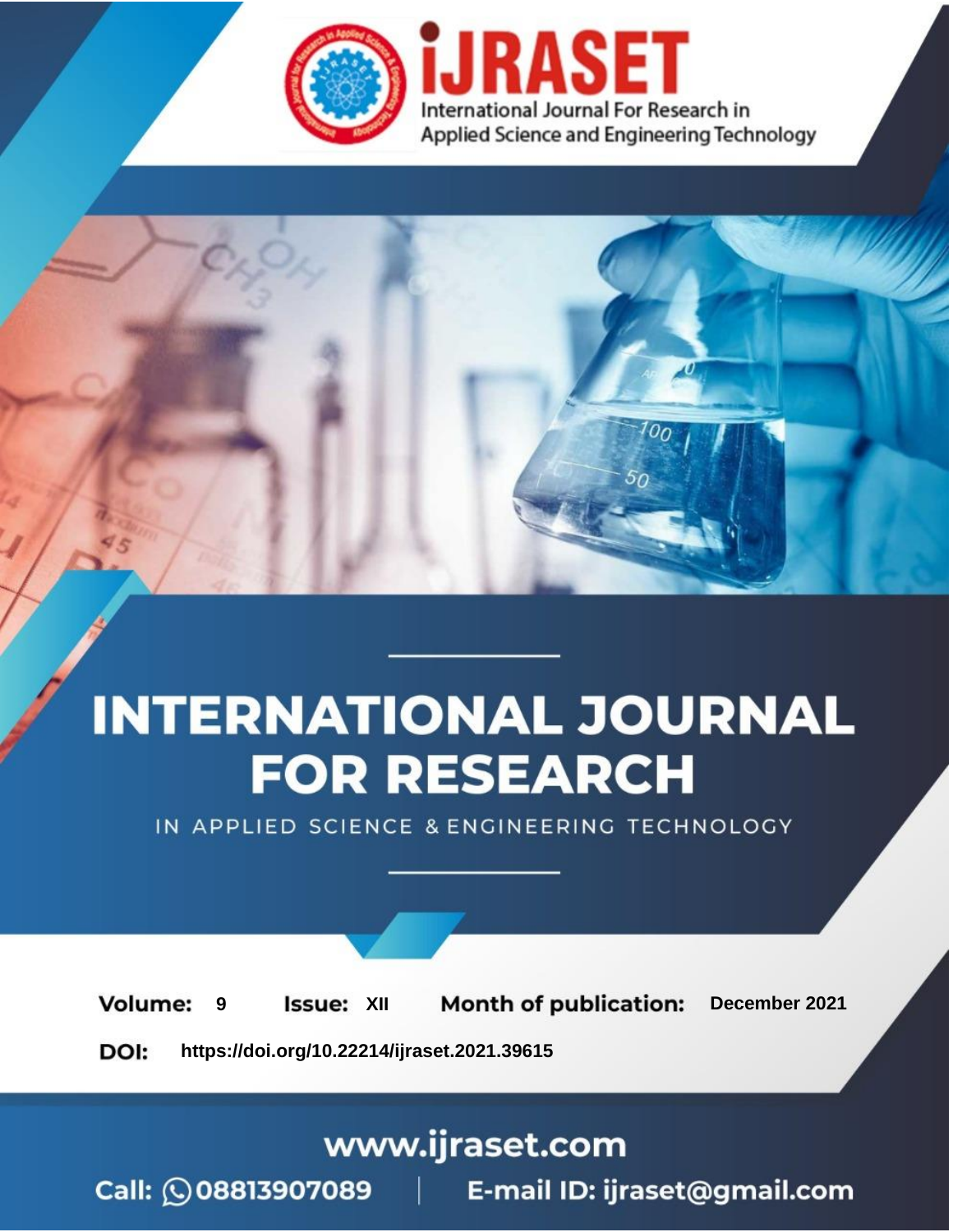

### **E-Gadget to Detect Food Freshness using IoT and ML**

Dr. M. P. Borawake<sup>1</sup>, Aradhana Sharma<sup>2</sup>, Ulfat Shaikh<sup>3</sup>, Sejal Barkade<sup>4</sup>, Rutuja Paturkar<sup>5</sup> *<sup>1</sup>Professor, Computer Department, PDEA's College Of Engineering, Manjari, Pune 2, 3, 4, 5Student, Computer Department, PDEA's College Of Engineering, Manjari, Pune*

*Abstract: The food we consume plays an important role in our daily life. It provides us energy which is needed to work, grow, be active, and to learn and think. The healthy food is essential for good health and nutrition. Light, oxygen, heat, humidity, temperature and spoilage bacteria can all affect both safety and quality of perishable foods. Food kept at room temperature undergoes some chemical reactions after certain period of time, which affects the taste, texture and smell of a food. Consuming spoiled food is harmful for consumers as it can lead to foodborne diseases. This project aims at detecting spoiled food using appropriate sensors and monitoring gases released by the particular food item. Sensors will measure the different parameters of food such as pH, ammonia gas, oxygen level, moisture, etc. The microcontroller takes the readings from sensors and these readings then given as an input to a machine learning model which can decide whether the food is spoilt or not based on training data set. Also, we plan to implement a machine learning model which can calculate the lifespan of that food item.* *Index Terms: Arduino Uno, Food spoilage, IoT, Machine Learning, Sensors.*

#### **I. INTRODUCTION**

In today's world, food spoilage is a crucial problem as consuming spoiled food is harmful for consumers. In India, food commodities are wasted due to spoilage. Various factors cause food spoilage, making items unsuitable for consumption. Factors like humidity, moisture, temperature, light intensity, etc. causes food decay. Consuming spoiled food can cause illness commonly known as food poisoning and hence detection of freshness of food or food quality is needed. Also, preservatives used to increase lifespan of food causes people illness and reduces food quality. The freshness of food can be detected manually by smelling it, tasting it or by observing color changes or state of fruits, vegetables or food item. But manual detection is time consuming, also it may have human errors or environmental defects. Therefore, it is important to create device which can determine food spoilage without human interference. This project aims at detecting spoiled food using appropriate sensors and monitoring gases released by the food item. The parameters like pH, humidity, oxygen gas are tested, as increase or decrease in these parameters may reduce the quality of food. Biosensors play a vital role to detect the bacterial contamination in food sample. Based on the combination of the sensor outputs quality of the food should be detected. Our system proposes a device which contains gas sensors, pH sensors, moisture sensor for real time monitoring. These values are communicated to laptop and ml model using esp8366 wifi module. The values extracted are then fed as an input or test data to ml model and tested against trained model. The machine learning model tells the user, what is the current state of food, good to eat or ready for bin. Also, we plan to implement a machine learning model which can calculate the lifespan of that food item.

#### **II. LITERATURE REVIEW**

Food spoilage can be detected manually by checking color, tasting it or by smelling it. But manual checking is time consuming, less efficient and expensive due to human errors, environmental defects as checking color or taking smell sometimes gives wrong results. Various food quality monitoring systems and food spoilage detection systems are made using various technologies.

Image processing technique is used to analyze the images of food item using computer vision algorithms. The color, texture and shape are analyzed in order to sort the food, specifically vegetables and fruits, based on the color, size, maturity, defects etc. Fuzzy Logic is used to handle the fuzzy information and rule-based inference to construct decision support in real life applications. To estimate the expiration of food commodities, fuzzy set theory is used [1].

Machine learning uses the sample datasets (known as training datasets) to train the model in order to make decisions, in this case, to determine whether the food is spoilt or not. In [2], machine learning algorithms PCA and KNN are used to determine the food spoilage. The information from MQ gas sensors is fed to PCA to reduce the data and KNN is used for classification of food.

Deep learning works with artificial neural networks, which are designed to imitate how humans think and learn and make machine behave like human brain. In [3], the fruit type and quality is determined using convolutional neural networks.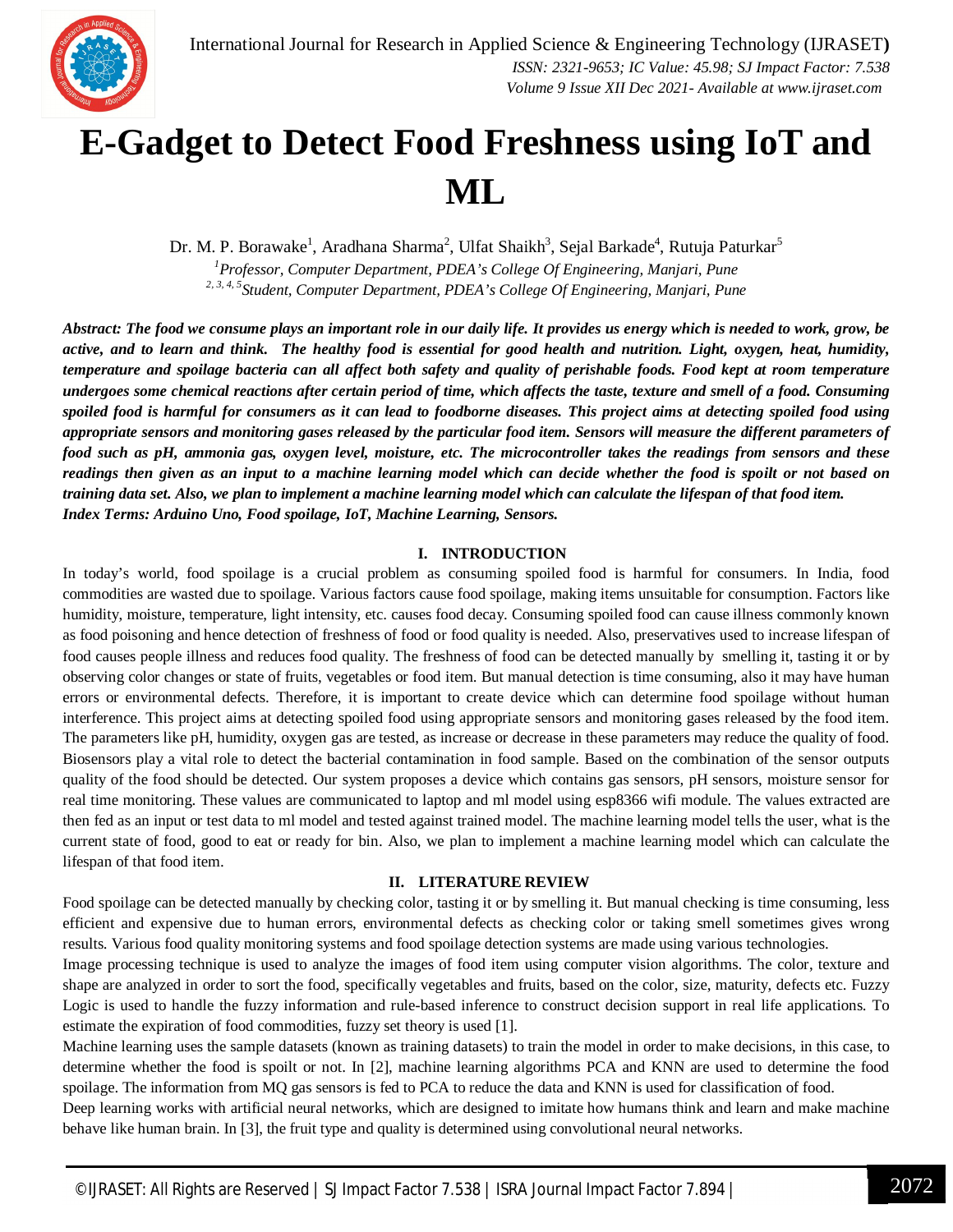International Journal for Research in Applied Science & Engineering Technology (IJRASET**)**



 *ISSN: 2321-9653; IC Value: 45.98; SJ Impact Factor: 7.538 Volume 9 Issue XII Dec 2021- Available at www.ijraset.com*

MIT team has done research on this field by developing a sensor that detects spoilt meat items. But since it only detects a particular gas, it can have a lot of false negatives.

IoT innovation made it possible to connect everyday things to the internet using sensors, actuators and sensing technologies in order to achieve smart recognition, detection, monitoring and many other things. Sensors play an important role in creating solutions using IoT. IoT sensing principles involves features of intelligent sensors and wireless communication, hence Iot system is feasible in developing a visibility and traceability system in order to handle the perishable food.

The [4] paper proposes a system which uses ammonia and oxygen gas sensors to measure the ammonia and oxygen level of particular food item. NodeMcu sounds a buzzer when it encounters a spoilt food item. Then, the collected data is sent to Thingspeak for cloud analysis of data. Logistic regression is used to determine whether the food is spoilt or not based on the training data provided.

The device called eFresh[5] is developed with biosensors that can measure pH, moisture, and ethanol level of food item. The user can input the food to be checked from Android mobile application, the selection of food item from application gives command to Arduino Uno with communicating through Bluetooth module and microcontroller takes the reading from sensor and decision is made based on predefined algorithm and output is displayed on LCD.

In [7], UV sensors were used to track the food quantity and a MQ4 gas sensor used to detect the methane gas in the atmosphere which shows the quality (freshness) of the food. This model detects the quality of food and when the food started degrading it alerted instantly.

The [3] paper proposes a quality recognizing and reviewing framework dependent on OpenCV python library. The Convolution Neural Network (CNN) is implemented to perform the tasks of fruit type recognition and its quality detection through precise, dependable, reliable and quantitative data. The proposed system comprises of microcontroller, sensors, a camera and a conveyor belt setup to segregate the fruits. To preserve the quality of fruits for longer duration the storage unit environment condition is measured using sensors and the data is sent over the cloud based on the technology of Internet of Things.

#### **III. METHODOLOGY**

The objective of this project is to make a device integrated with sensors which can determine the food freshness and food spoilage. Different sensors are used that can measure different parameters of food such as oxygen level, ammonia gas, pH, moisture etc. The device consists of Arduino uno, wifi module esp8266, sensors like pH sensor, gas sensors, humidity/moisture sensor, etc. The parameters like moisture, temperature are monitored in real time using sensors. Gas sensor measures the oxygen and ammonia content of a particular food item. pH of dairy products are measured using pH sensor. The real time values from sensors are communicated to laptop using microcontroller. Machine learning model uses trained model to predict whether the food item is spoilt or not based on the real time data.



Figure 1 : Block diagram of system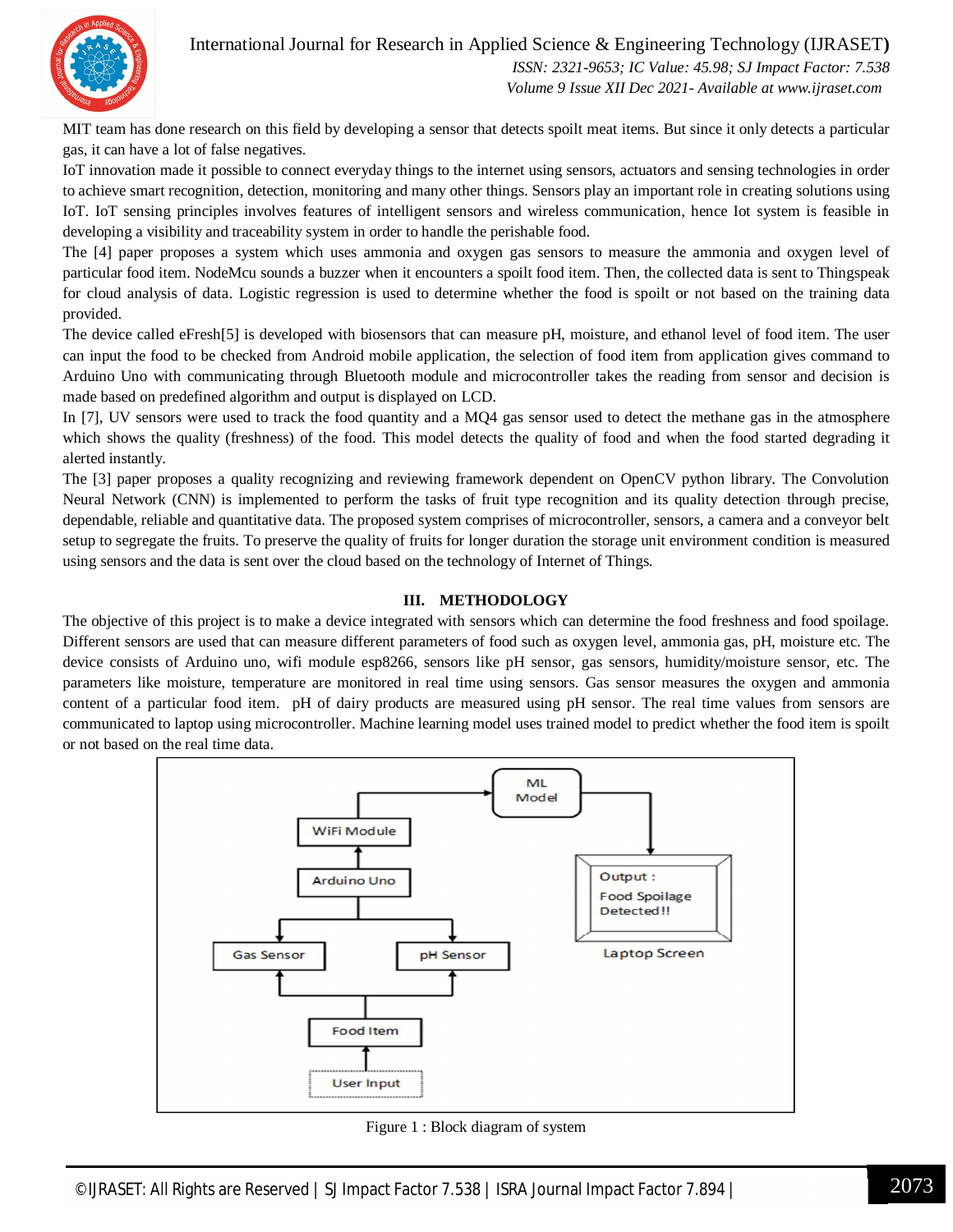

*1) Arduino Uno:* It is IoT based device and is a popular prototyping board. It is interfaced with various sensors to monitor pH, humidity, etc. Arduino is connected to different arduino shields for wifi and Bluetooth network connectivity.



Figure 2 : Arduino Uno

*2) WiFi Module (ESP8266):* WiFi controller is used to send and receive messages to Arduino with ESP8266 wifi module using TCP/IP protocol. Add IP address and port of device for device connectivity.



Figure 3 : WiFi module ESP8366

*3) pH Sensor:* A pH sensor used for measurement of pH level of liquids, specifically dairy products like milk, curd, etc. It measures the amount of alkalinity and acidity with a value ranges between 0 to 14.



Figure 4 : pH sensor

*4) Oxygen Level Sensor:* Oxygen promotes food spoiling process such as microbial growth and protein decomposition. Therefore, an oxygen sensor let the consumers know if food is safe to eat or ready for bin. The sensor turns blue in excess oxygen indicating to the consumer that the food should be thrown away.



Figure 5 : Oxygen gas sensor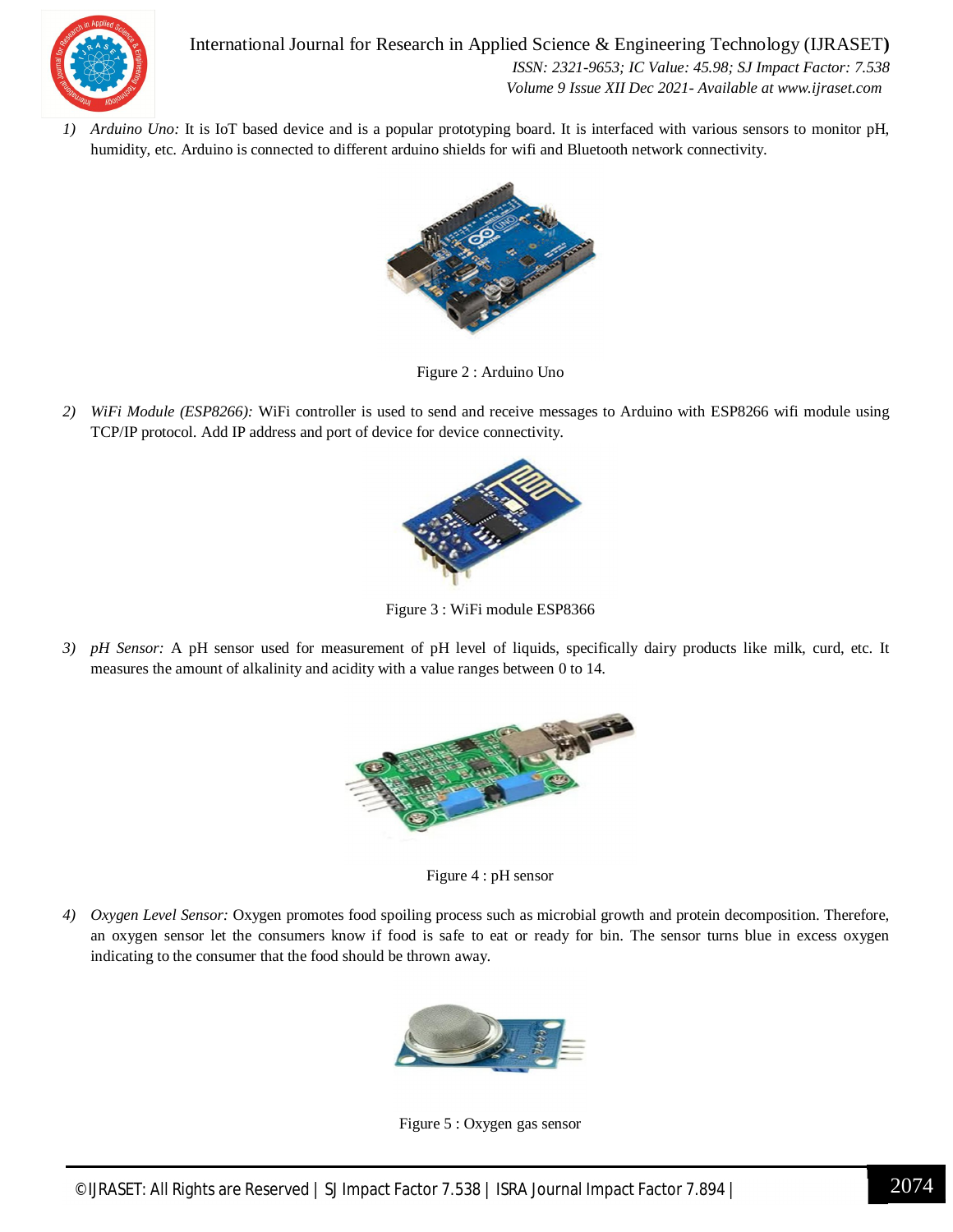

*5) Moisture Sensor:* There are different types of moisture sensors for different types of food or grains. The moisture sensor tests the humidity of grain products and fruits.



Figure 6 : Moisture sensor

*6) Ammonia Gas Sensor:* Ammonia has been used as an important marker to indicate the event of food spoilage. Ammonia detector works on electrochemical principle. The electrochemical sensors are electrochemical measuring transducers for measuring the partial presence of gases under atmospheric conditions.



Figure 7 : Ammonia gas sensor

#### **IV. MACHINE LEARNING MODEL**

Machine learning (ML) is a new area of data mining that allows a computer program to grow increasingly accurate in predicting outcomes without explicitly programming it. With the help of Machine learning model, we can analyze whether the given food item is spoiled or not, also we can predict it's lifespan. Machine learning model will take input from the sensors in terms of amount of different gases(e.g. Oxygen, Ammonia, etc.) present in food item also pH values of liquid products(e.g. milk, yogurt, juices, etc.) then it will process these values by applying various machine learning algorithms and predict the output in terms of it's lifespan.

#### **V. APPLICATIONS**

There are various application of these devices in different where food quality needs to be checked:

- *A.* Industrial Application : In food processing Industries this model will work efficiently because different categories food item can be checked which will leads to less time and man power consumption
- *B.* Super Malls/Markets : this model can be beneficial in super markets , it will help for staff, to remove destroyed food items from the stock and to add fresh stuff
- *C.* In dairy Industries: In dairy industries, liquid products destroys on large scale, if staff will already aware of product lifespan then they will instantly make use of it, which will reduce the losses which occurs due to spoiled product.

#### **VI. CONCLUSION**

In this paper we have provided the information about various sensors that can be used to abstract the values of PH and different gases using IOT, which will further can be used to develop a machine learning model to detect it's lifespan and to check whether the given food item is spoiled or not. In integration, this model will be useful in various sectors to prevent food spoilage and losses which occurs due to lack of knowledge about lifespan of food items.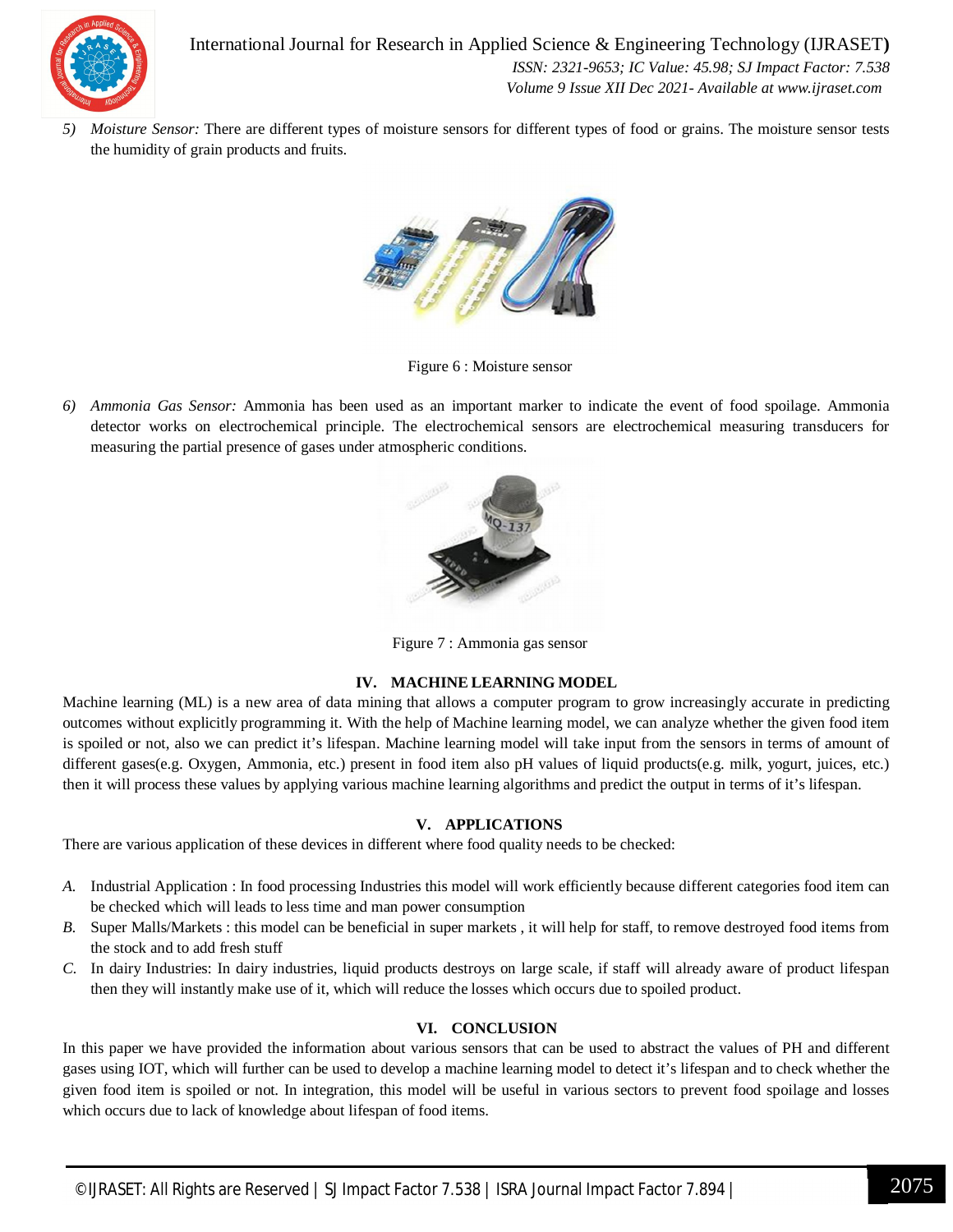International Journal for Research in Applied Science & Engineering Technology (IJRASET**)**



 *ISSN: 2321-9653; IC Value: 45.98; SJ Impact Factor: 7.538*

 *Volume 9 Issue XII Dec 2021- Available at www.ijraset.com*

#### **REFERENCES**

- [1] Y. P. Tsang, K. L. Choy, C. H. Wu, G. T. S. Ho and H. Y. Lam, "An Internet of Things (IoT)-Based Shelf Life Management System in Perishable Food e-Commerce Businesses," 2019 Portland International Conference on Management of Engineering and Technology (PICMET), 2019, pp. 1-8, doi: 10.23919/PICMET.2019.8893684.
- [2] M. V. C. Caya, F. R. G. Cruz, C. M. N. Fernando, R. M. M. Lafuente, M. B. Malonzo and W. Chung, "Monitoring and Detection of Fruits and Vegetables Spoilage in the Refrigerator using Electronic Nose Based on Principal Component Analysis," 2019 IEEE 11th International Conference on Humanoid, Nanotechnology, Information Technology, Communication and Control, Environment, and Management ( HNICEM ), 2019, pp. 1-6, doi: 10.1109/HNICEM48295.2019.9072715.H. Poor, *An Introduction to Signal Detection and Estimation*. New York: Springer-Verlag, 1985, ch. 4.
- [3] Keshavamurthy, & Mariyam, Steffi & Meghamala, M & Meghashree, M & Neha,. (2019). Automatized Food Quality Detection and Processing System Using Neural Networks. 1442-1446. 10.1109/RTEICT46194.2019.9016919.
- [4] N. Hebbar, "Freshness of Food Detection using IoT and Machine Learning," 2020 International Conference on Emerging Trends in Information Technology and Engineering (ic-ETITE), 2020, pp. 1-3, doi: 10.1109/ic-ETITE47903.2020.80.
- [5] E-Fresh A Device to Detect Food Freshness.
- [6] Mavani, Nidhi & Mohd Ali, Jarinah & Othman, Suhaili & Hussain, M. & Hashim, Haslaniza & Abd.Rahman, Norliza. (2021). Application of Artificial Intelligence in Food Industry—a Guideline. Food Engineering Reviews. 10.1007/s12393-021-09290-z.
- [7] B. Sarmah and G. Aruna, "Detection Of Food Quality and Quantity at Cold Storage using IoT," 2020 International Conference on Wireless Communications Signal Processing and Networking (WiSPNET), 2020, pp. 200-203, doi: 10.1109/WiSPNET48689.2020.9198348.
- [8] Freshness of Food Detection using Internet of Things and Mobile Application
- [9] Christiena, Dhanushitha H., Arsheya, Ramya C, "Role of Artificial Intelligence and Machine Learning in food industry," 2020 International Research Journal of Engineering and Technology (IRJET) Volume: 07, Dec 2020
- [10] Survey on Food Quality Monitoring System